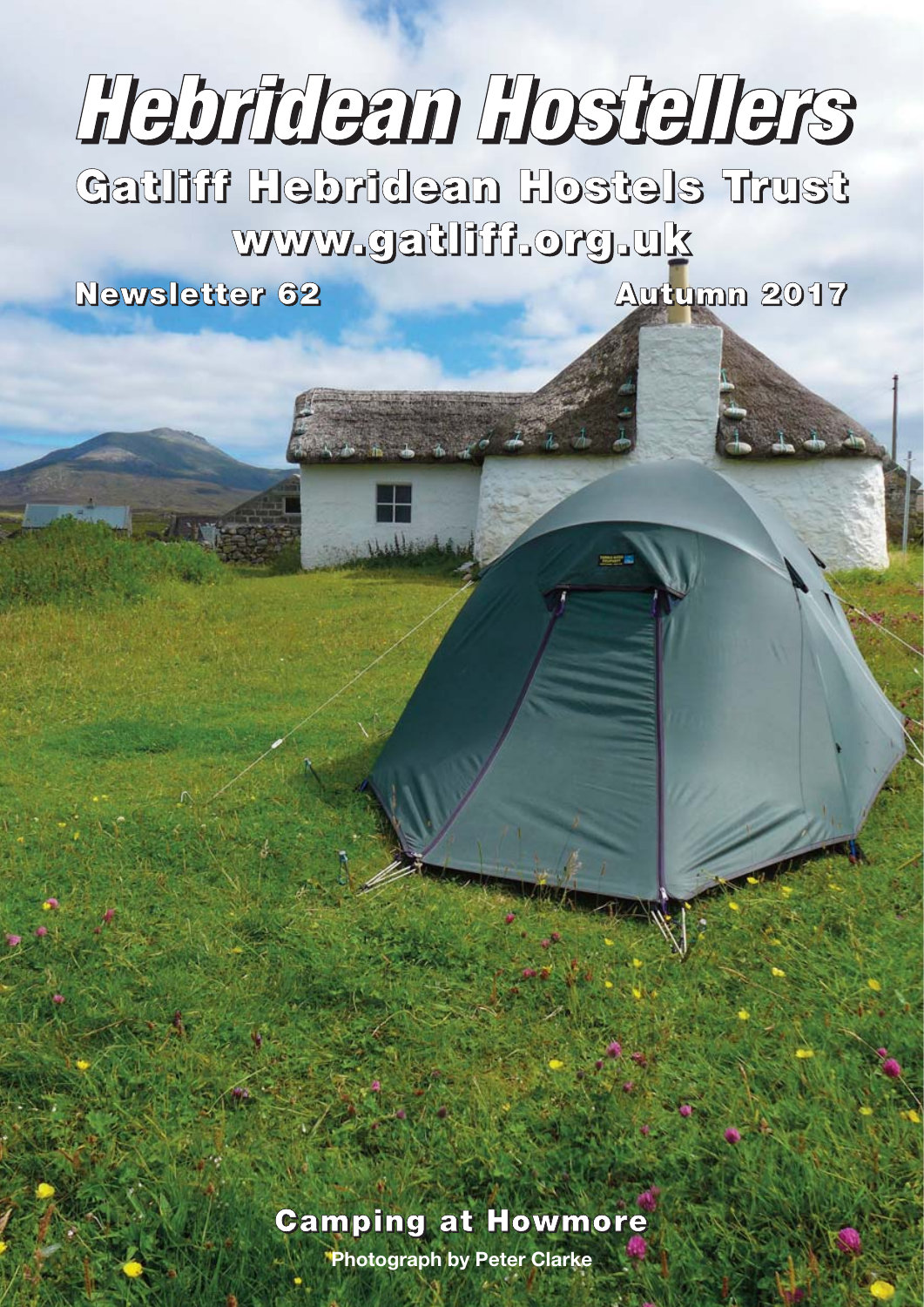## **From the Chairman**

**Peter Clarke, Chairman, writes - 'AGM:** We had a very successful Annual General Meeting in Glasgow. Thank you to all who attended. Zoë Herbert gave an inspirational talk on her research on Thatched Buildings in Scotland. We are grateful to her for allowing us to publish her presentation on our web site. This was our first AGM in Glasgow for some time, but we received such a warm welcome and a large attendance that we will be back!

**Thatched Buildings in the Western Isles:** Historic Environment Scotland is following up Zoë's report work. An event will be held in Uist in early October to promote its thatched buildings project in the Western Isles. People are encouraged to attend and 'Tell us stories about thatched buildings, the people that lived in them and their history. Bring in your photos'. Which thatched cottage was used in their promotional poster? - Berneray Youth Hostel.

**Howmore as a destination for pilgrims?** During the summer I was asked to meet representatives of Howmore Church to discuss their plans. They have applied for a Heritage Lottery Fund grant to make the church accessible to more people. In particular they want to explore the religion, history and archaeology of Howmore with a view to turning the area into a place of pilgrimage. Of course pilgrims need shelter and hospitality, which the hostel is able to provide.

To the east of the hostel are the ruins of one or more ancient churches and monks' cells. They may date back to the 13th Century or earlier. Their history and archaeology have never been fully explored. The contemporary Church of Scotland kirk is of architectural and spiritual interest as one of only three churches in Scotland with a central communion table.

I am sure that there is plenty for amateur and professional archaeologists and historians to explore in Howmore, together with plenty of opportunity for pilgrims, religious and non-religious, to find solace and inspiration there. It just needs time. Go further. Visit us again. Stay longer. Surprise yourself by finding out what a week's Hebridean solitude and Gatliff Hostel hospitality can do for the soul!'



*Play at the end of a pilgrimage route? Photograph of Howmore by Peter Clarke.*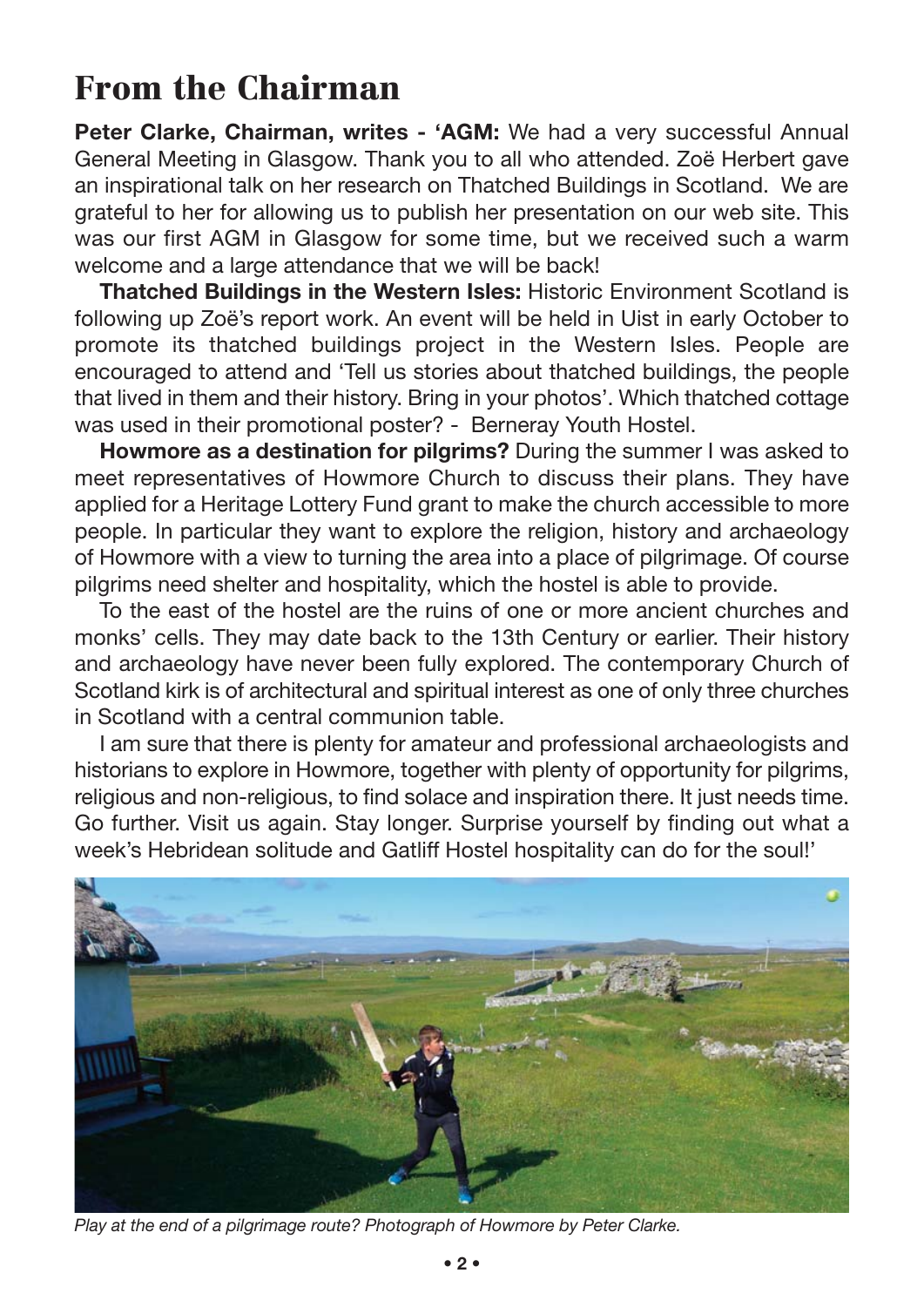# **Around the Hostels**

The elements make quite an impact on our hostels. The roof stones and rope ties on Berneray are in good condition, but the thatch continues to deteriorate. Hostellers need to keep clean and so there is both pressure and continual use on the water-heaters which have required replacing at both Berneray and Howmore. It is not straightforward acquiring and fitting the right equipment when in remote areas.

The alignment of the windows at Rhenigidale means that the view from the kitchen of the road meandering in from 'rest of the world' is rather splendid. The layout of furniture has been changed with the purchase and construction of Ikea items - two Danhult tables and six Jokkmokk chairs. There is now more table space and increased seating.

John Joyce, our Project Manager, and his team are keen to complete the provision for storing cycles at Rhenigidale. The Hebridean Way is some 185 miles long and the detour to the hostel is relatively short, though steep. There has been an increase in the number of cyclists and the GHHT looks forward to catering for more of their needs.

## **Richard Barrett and Cicerone**

Richard Barrett, now based in Chester, lived on the road to Maaruig just below the Rhenigidale junction. He has been instrumental in encouraging many people to visit the islands with his books published by Cicerone, *Cycling in the Hebrides, Walking on Harris and Lewis* and, most recently, *Walking The Hebridean Way*. Come to meet him at the Gatliff Trust event referred to on the back cover.

If you cannot be there, why not enter a competition to win one of three copies of *Walking The Hebridean Way*? In 50 words - to be emailed by Saturday 21 October to editor@gatliff.org.uk indicate which ten-mile stretch of the Way appeals to you most and why. Please give your name and address so that, if you are a winner, you will have a book directly delivered.



# **Day of Glory**

*A Day of Glory Given - a Winter Day's Walk from Rhenigidale* is one chapter in the recently published book by Hamish Brown, *Walking the Song*. Its publisher, Sandstone Press, has given permission for the section to appear on the GHHT website. Take advantage and go to www.gatliff.org.uk using the dropdown menus to access it under 'Rhenigidale' and then 'Walks from Rhenigidale'.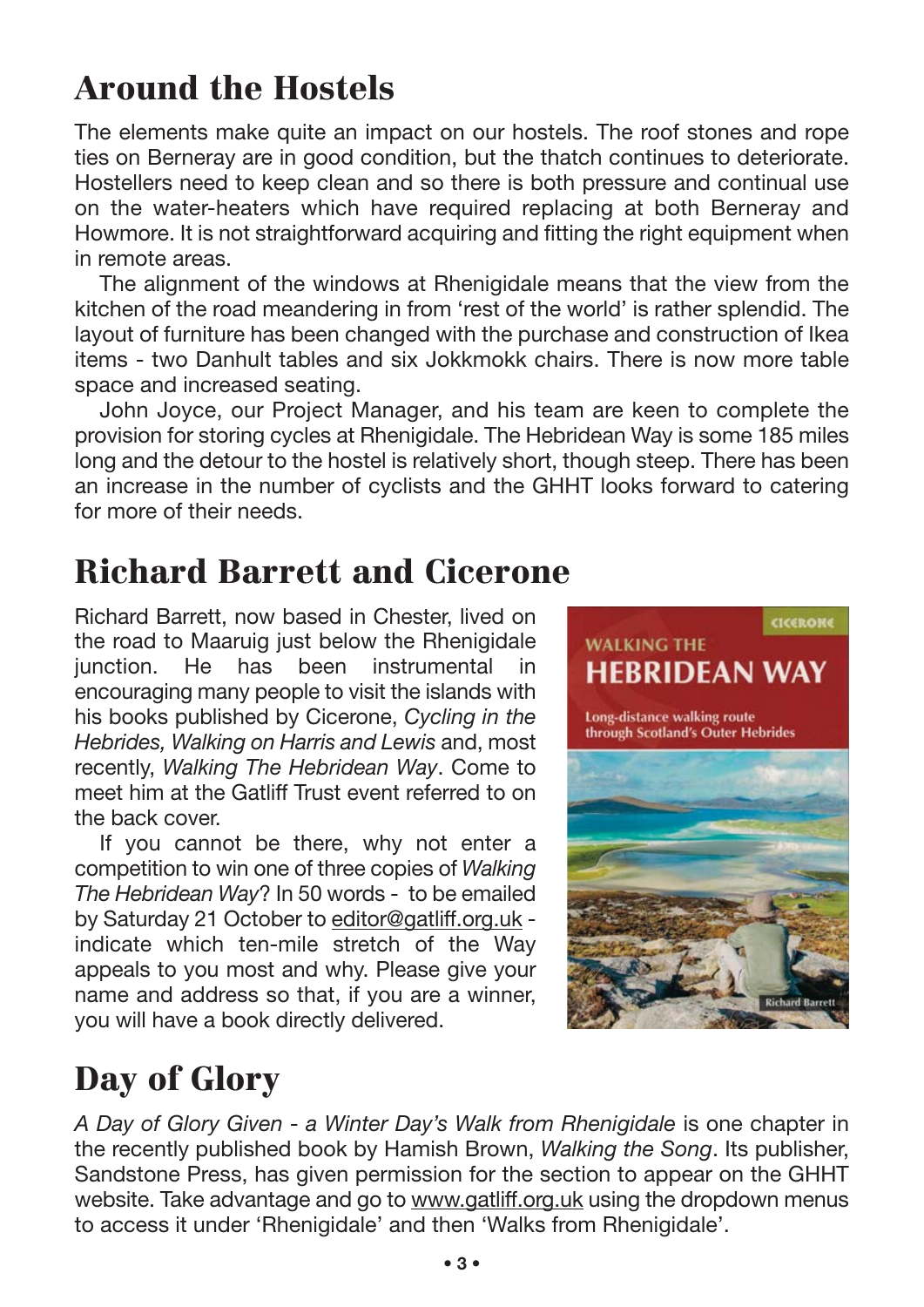## **Hooked on the Hebrides**

**Stuart Colley, GHHT Treasurer, writes:** 'My first experience of the Hebrides came while I was at University. Every Easter, the Mountaineering Club would run a week-long trip to Skye. We would pay the bridge toll with as many 1p and 2p coins as we could muster, and were legal tender, as a protest. The Glen Brittle Memorial Hut was our destination and base.

Although I have visited the Alps and Sierra Nevada, the Cuillins still remain my favourite range with its peaks, hidden lochs and vistas to both the Mainland and Outer Hebrides. Ten years later, having just returned from a two-year stint with the British Antarctic Survey, I was back, but this time on a cycling tour and the ferry from Uig in Skye to Tarbert in Harris.

The SYHA map included the affiliated hostels and so Rhenigidale, Berneray and Howmore were experienced. One reached by taking in sea-level to hill-heights; then the circuitous route of the Sound of Harris ferry that threads its way from Leverburgh; followed by the low-lying parts of the Uists across causeways, lochans and islets with always something to catch the eye and provide an excuse to stop.

Each Gatliff hostel has its own character and I am attracted to them, partly because they are small in size, such as the Elenydd Wilderness hostels in mid-Wales. Among other features, they draw people together, encouraging conversation and meal-sharing. The Hebridean hostels often capture the mystery and anticipation of sunsets and sunrises. The wind brings the scent of salt and seaweed.

I have returned many times, always cycling south to north and managing to find new side roads to explore, and have come to appreciate the Gatliff Hostels and their philosophy. Volunteering on some of the work-parties led, ultimately, to my becoming a trustee and treasurer. It's pleasing to give something back, hopefully to look after the hostels for the next generation as well as to be hooked on the Hebrides.'



*Stuart Colley did not visit Scarp on his first visit to the Hebrides, but Colin Stuart did. Here is his photograph of the former hostel there and part of his account is on Page 5. It's quite a coincidence that two people, noted in the same context, have almost comparable 'reversible names'.*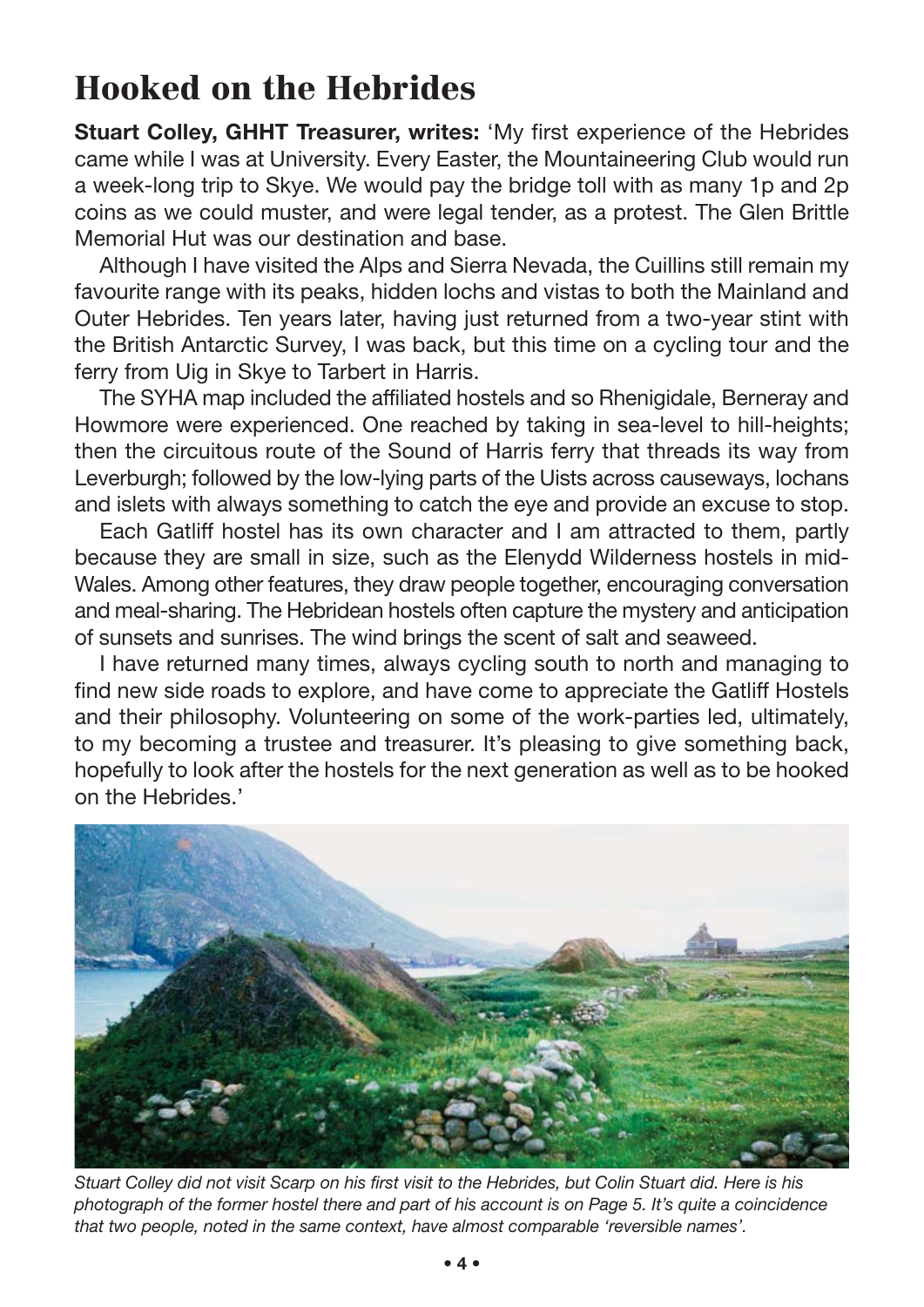## **The Need to Record**

The passage of time is relentless, but we can certainly make temporary 'stoppages' by recalling and recording. This gives future generations insights into how life and organisations evolve. In the September 2010 edition of *Hebridean Hostellers*, some memories of Colin Stuart were featured and an era of venturing in the Outer Hebrides was brought to life.

His trip was in June / July 1968 almost 50 years ago - and it took in a visit to Scarp where Herbert Gatliff, assisted by Frank Martin, had set up a hostel in June 1965. It was primitive, more like a bothy, and yet its ruin is still visible and occasional accounts of staying there survive. This is what Colin had to say in an extract that has not appeared previously.

'Waiting at the landing (at Huisinis) was Francis Mordaunt, who had spent *Colin Stuart.*



*Photograph of the hostel from a different angle by*

an uncomfortable, gale-swept night in a wooden quayside hut rather than pay £5. We crossed together (by an unscheduled crossing) and found the extra-ordinary Gatliff hostel on the Isle of Scarp. It was one of three or four really primitive turfroofed houses, some of them maybe actual 'black houses', though the hostel itself did have a chimney.

The interior was astonishing: low, rough, dark and almost windowless, dimly lit by lamps; it was like stepping back into an almost medieval life-style. How wonderful to have had the experience before it was gone for good! The island's only inhabitants by this time were the family of the postman/ferryman, who kept the virtually disused post office and almost empty shop, and one single old lady.

I bought a stamp and posted a card (for the postmark) and as change received several ancient, mildewed pennies that had not seen the light for months or years! The postman said he was in the process of building a new house on the mainland, along the Tarbert road, and as soon as it was finished he and all other inhabitants would be off and the island abandoned.'

Abandoned it was - in 1971 - and, although there remain house-owners on Scarp, their use of the properties does not cover the winter months. These are essentially holiday-homes. They act, however, as a reminder of a settlement which once flourished and about which books are published. What is needed are further insights into the hostel here - for within 25 years, in 2042, a span of time will be over.

Say an 18-year-old had stayed in the Scarp hostel in 1970, that person would have been born in 1952 and needs to commit memories to paper or computer before reaching the age of 90! So if you can look back on experiences at any of the Gatliff hostels, do write about them and send them in – for social historians need to have direct access to material that is relevant and authentic.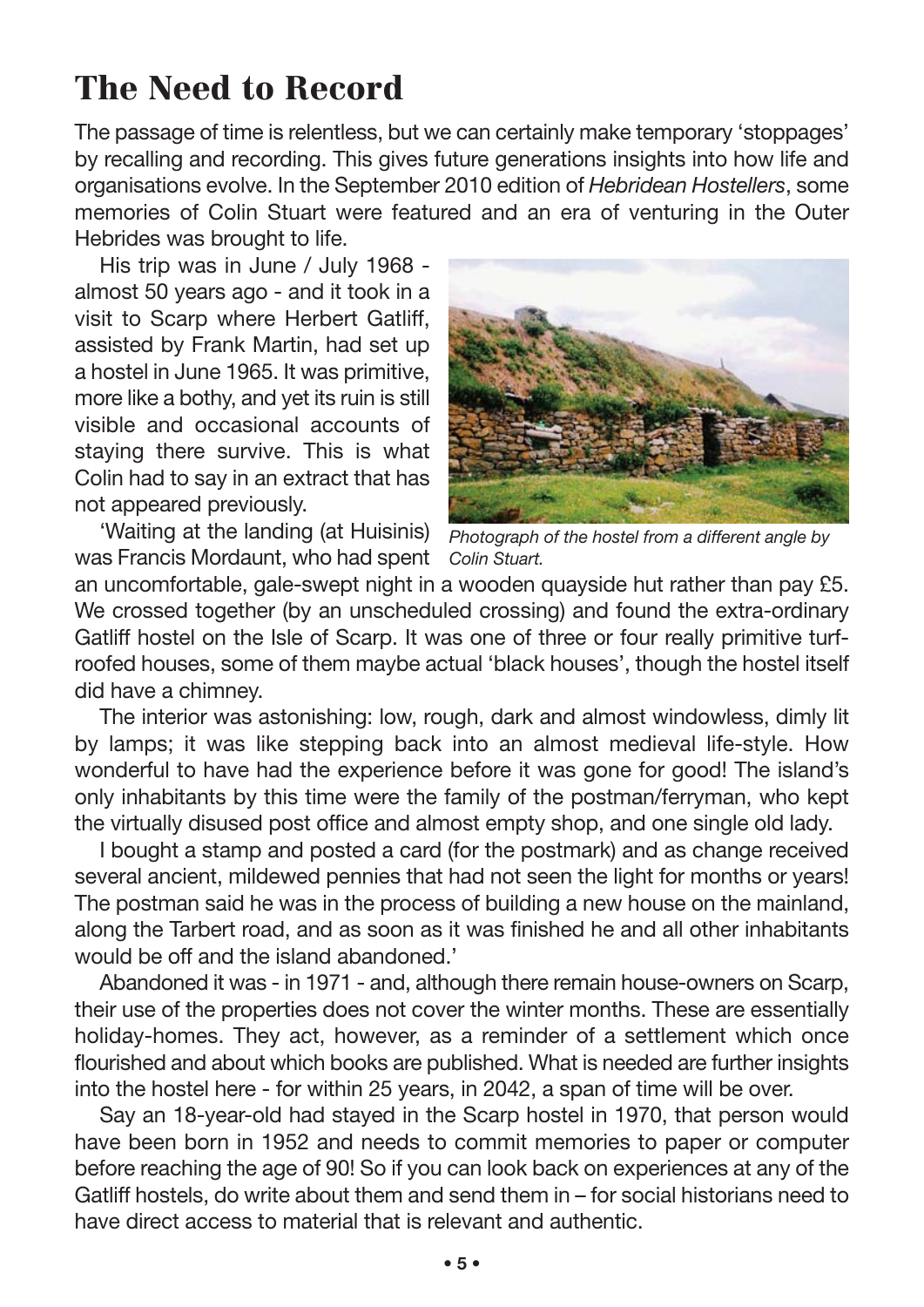# **John and Jean Corlett**

The deaths have occurred of two committed hostellers and long-standing members of the GHHT. John Corlett died on 21st April 2015, aged 95, and his widow, Jean, on 6th November 2015, aged 90. They were, in their final years, residents in an Isle of Man nursing home, having moved to Ramsey in 1991.

John was a marine biologist who worked at the Ministry of Agriculture, Fisheries and Food and then took up an appointment with the Water Resources Board. In that capacity he carried out studies of the ecological impacts of such projects as the Wash Barrier and the Morecombe Bay Barrier.

Jean Campbell McCormick trained as an Agricultural Scientist and worked as a biologist at the Freshwater Biological Association site on Lake Windermere. She settled in the Lake District where she met John and they married in December 1970. She was a member of the Lake District Planning Board and for a time was Chairman of the Lakeland Region of YHA.

This husband and wife team undertook inspections of youth hostels around the country, enjoyed holidaying in the Outer Hebrides and, while pursuing an active life on the Isle of Man, were members of the Manx Wildlife Trust. The GHHT received a bequest from them of £27,636.12, announced at the AGM where gratitude was expressed for their commitment to hostelling causes and the generosity of their gift.

# **Dynamic Coast**

Julian Paren, the GHHT Secretary, is currently researching coastline change in the Outer Hebrides, in general, and on Berneray, in particular. The digitisation of maps for a Scottish Government funded project, Dynamic Coast, has created an enormous dataset that is both user-friendly and publicly-accessible. Targeted aerial photography of current coastlines is linked to evidence from maps of the sensitivity of seaside locations to strong, shaping natural forces.

## **ScotWays**

Last year saw the retirement of Philip Lawson, the former Treasurer and a continuing Trustee of the GHHT, as Vice-President of ScotWays, the Scottish Rights of Way and Access Society. He had been a Director since 1979 and V-P since 2010, providing the organisation with astute field-knowledge gleaned from his commitment to the countryside movement, the SYHA of which he was Chairman for over 20 years as well as his full interest in the legacies of Herbert Gatliff.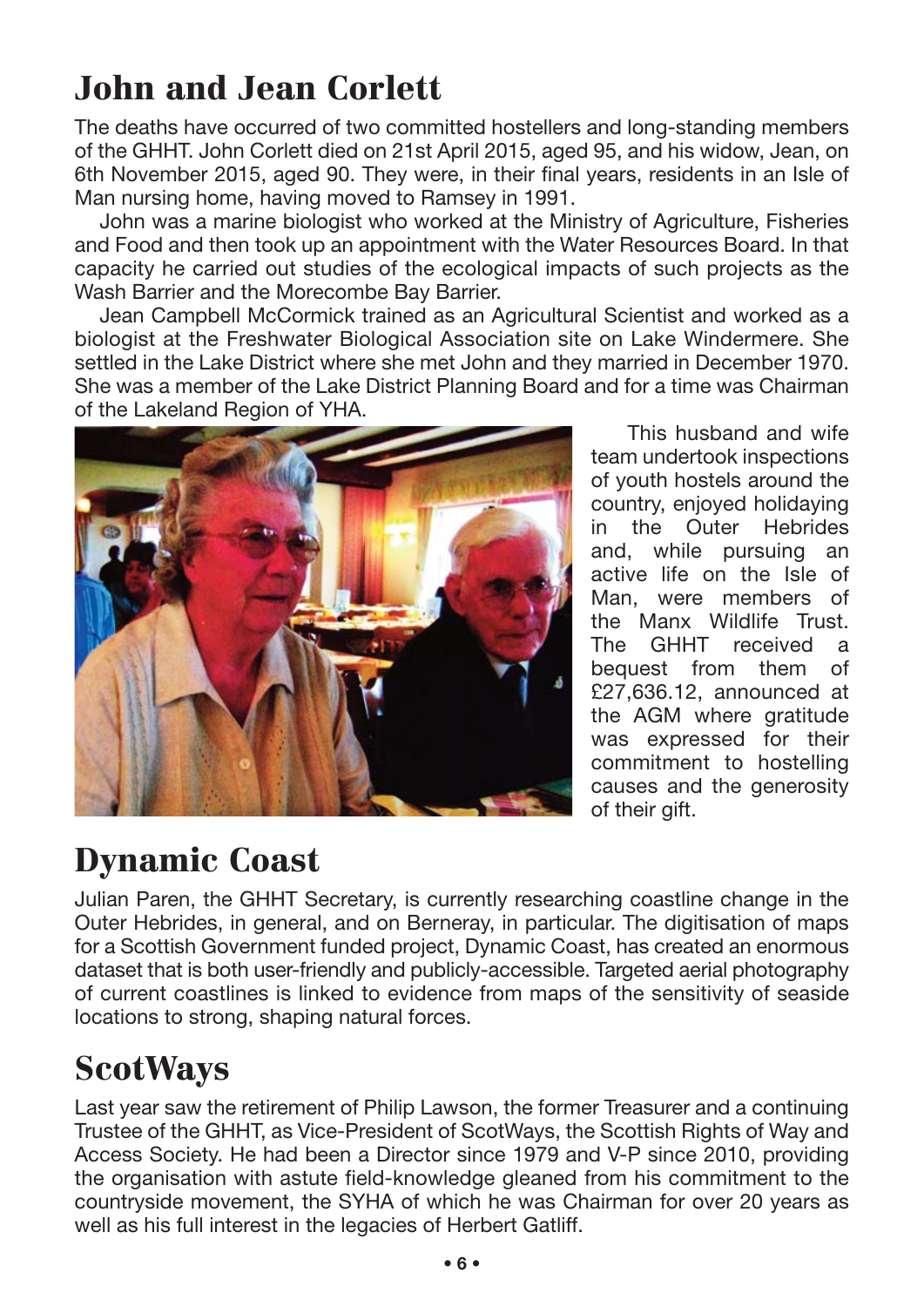#### **From the Hebridean Hostellers Issue of Five Years Ago …**

'It is always reassuring to see the *Berneray YH* sign on the W17 which goes to and from Eriskay, passing the junction for the Howmore Hostel.' (Editor: John Humphries) [*Here's the bus nearing Berneray*]

#### **and of Ten Years Ago …**

'The number of **over-night visitors** at the four hostels has again increased and in 2006 hit a record of 6746,



up from 6508 in the previous year. Full details are to be found in the current Crofters' Newsletter and it would be exciting if 2007 were to see the 7000 barrier broken.' (Editor: John Humphries) [*They fell back to 6286 – so no records created*]

#### **and Fifteen …**

'An occasional problem was raised [at a discussion at the Holland Park Youth Hostel] involving relatively large numbers who turn up as a party. A mini-bus delivering a group of hostellers who already know one another can undermine the spirit of friendship that should be forged by individuals. Someone suggested that elements of the **Garenin** set-up resemble a miniature Disneyland' (Editor: John Humphries) [*No longer our problem at Garenin*]

#### **and Twenty …**

'The £7 million **Scalpay Bridge** linking the island to Harris mainland will be opened to the public on 9th December, although the official opening takes place in February. It is hoped that 102-year-old Mrs Morrison of Scalpay will travel in a vintage car on the last ferry and then return over the 300-metre bridge at the head of a convoy of vehicles. (Editor: Jim McFarlane [*The Scalpay shop closed last month*]

#### **Twenty-five …**

'The turnout for this year's AGM was quite small, but it was good to meet members from Edinburgh, Glasgow and the Borders. **John Stewart** attended bringing with him T-shirts in navy and red as well as the dark green we first saw at the Garenin opening.' (Editor: Richard Genner) [*A T-shirt uniform and colour for each hostel?*]

#### **… and Thirty**

'Jon Cross wrote: Though it took me three hours to walk to Rhenigidale, (too heavy a pack, 45lbs) I would say this village, for village it surely is, must be regarded as a reminder to us all not to lose hope. I learned today that **Roddy MacInnes** died. I can only say with gratitude and respect, thank you, for it is the generosity of people as you must have been, that enables those of us from the hustle and bustle, a little peace and solitude.' (Editor: Francesca Fraser Darling) [*A fitting tribute*]